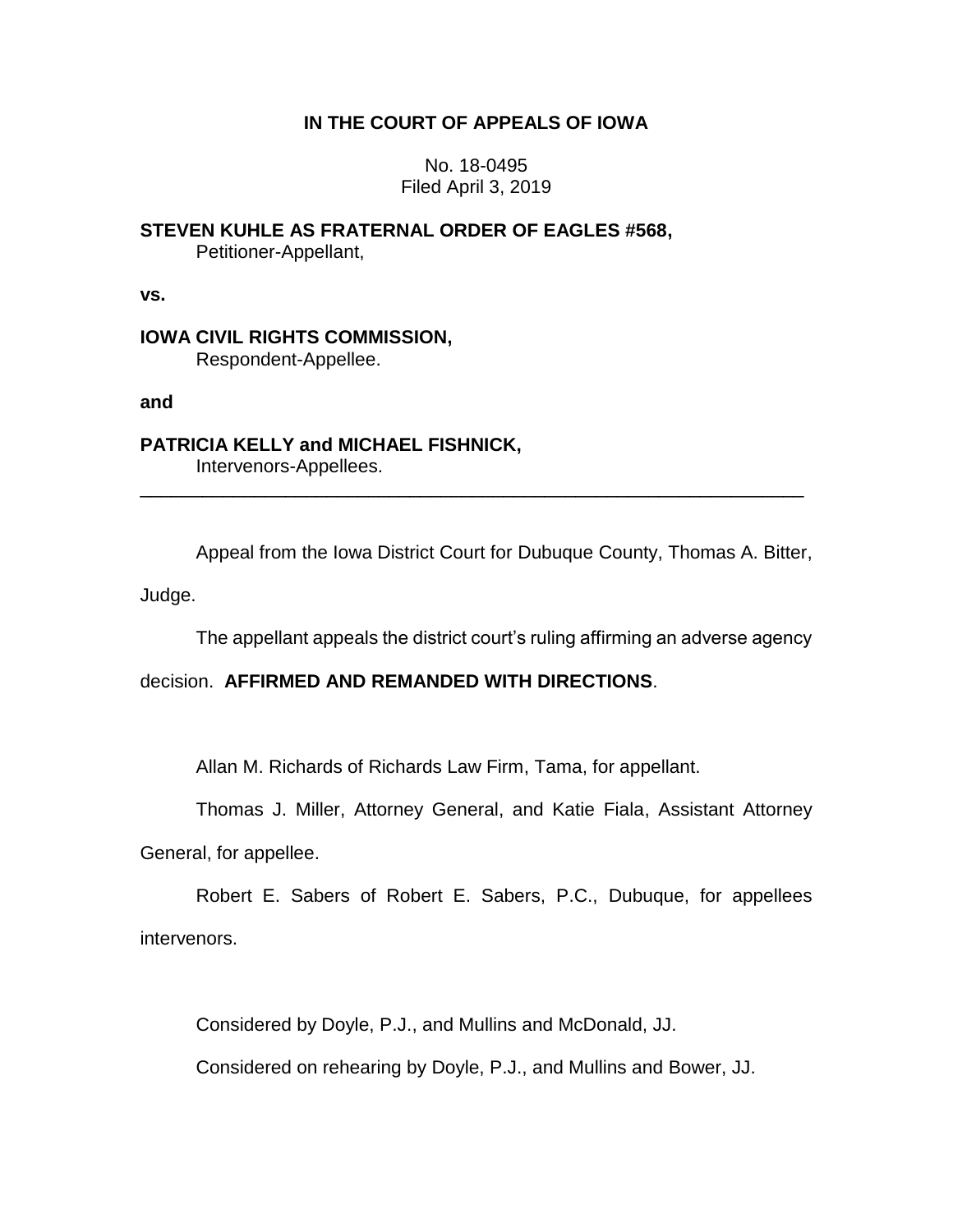#### **DOYLE, Presiding Judge.**

 $\overline{a}$ 

This is an appeal from an order on judicial review affirming an agency decision of the Iowa Civil Rights Commission (ICRC). We affirm the district court and remand with directions. 1

By way of background, Patricia Kelly and Michael Fishnick each filed complaints with the ICRC alleging their former employer, Fraternal Order of Eagles #568 (Order), discriminated against them on the basis of age. The ICRC filed statements of charges with the Iowa Department of Inspections and Appeals, naming the respondents as "Dubuque Fraternal Order of Eagles #568" and Steve Kuhle, one of the Order's trustees and the person primarily responsible for supervising the Order's employees and recommending employment action. The administrative process proceeded from there. In her proposed decision, the administrative law judge (ALJ) concluded the Order and Kuhle committed an unfair or discriminatory practice in terminating the employment of Fishnick, and in reducing Kelly's hours, and in constructively discharging Kelly based on her age. The ALJ awarded Fishnick and Kelly damages and attorney fees. The Order had represented itself by various names in different contexts, and at the hearing before the ALJ, the Order's attorney and its witnesses referred to it in various ways. In the ALJ's supplemental proposed decision, respondent's name, as related to the Order, was amended to "Dubuque Aerie #568 of the Fraternal Order of the Eagles, a/k/a Dubuque Fraternal Order of Eagles #568, a/k/a Dubuque Association No.

 $1$  The opinion was originally filed on March 6, 2019. We granted intervenors-appellees' petition for rehearing concerning the issue of their district court and appellate attorney fees.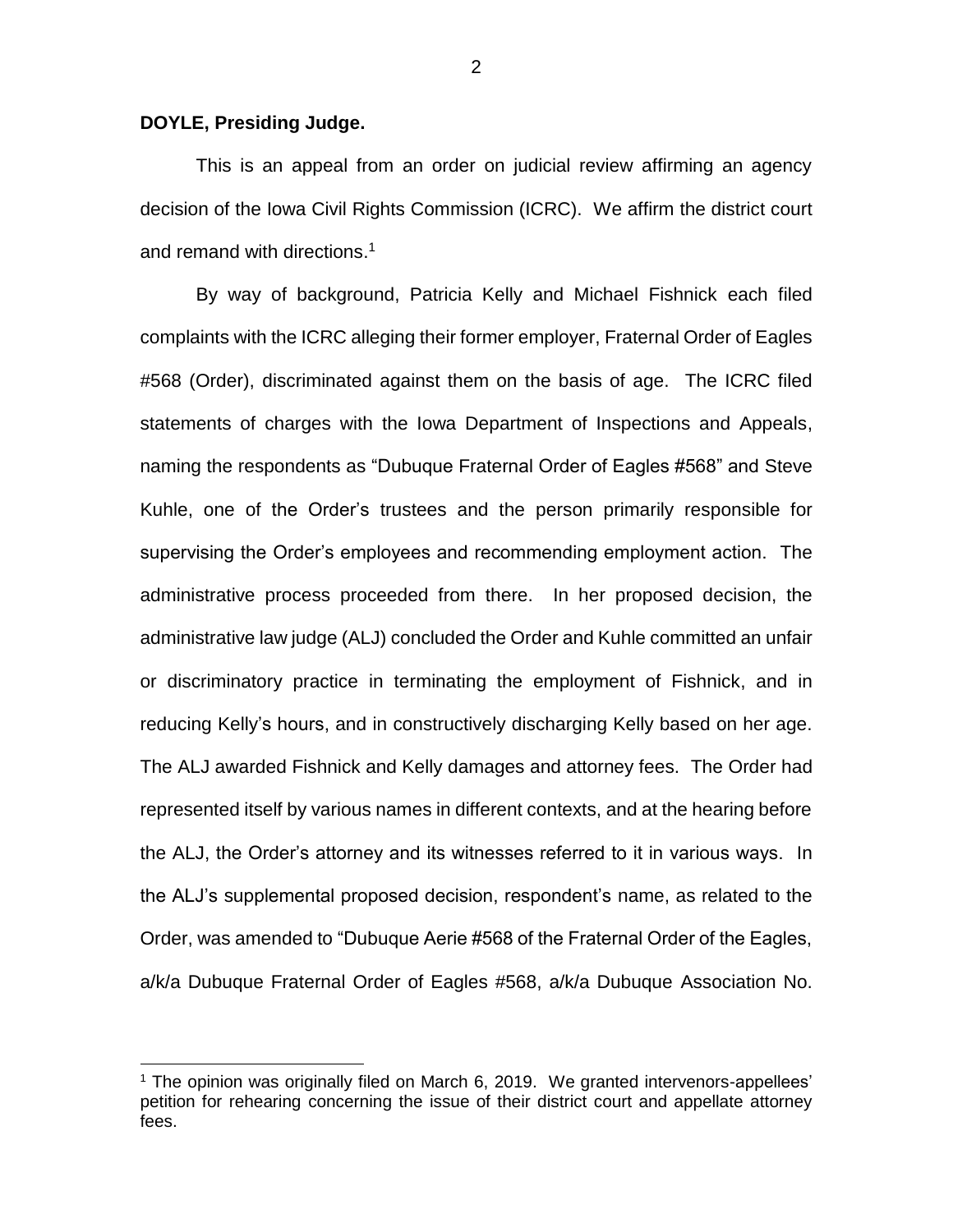568 of the Fraternal Order of Eagles, an Iowa nonprofit corporation," and the caption of the matter was changed to reflect the amendment. Steve Kuhle, individually, remained as a named respondent. In its final order, the ICRC adopted the ALJ's decision against the Order but reversed as to Kuhle. The ICRC held that "Kuhle's actions as a trustee of the non-profit organization form the basis for this FINAL ORDER, but he is not personally liable as an individual due to the immunity provided for in Iowa Code Section 504.901(1)." The ICRC adopted the ALJ's award of damages and attorney fees.

An application for judicial review was filed with the caption, "Steve Kuhle as Fraternal Order of Eagles #568 as Petitioner vs. Iowa Civil Rights Commission." Why petitioner's name was morphed to "Steve Kuhle as Fraternal Order of Eagles #568" is unknown. Kelly and Fishnick intervened. The matter was submitted to the district court on briefs. The court affirmed the final agency decision of the ICRC. "Steve Kuhle as Fraternal Order of Eagles #568, Petitioner," appeals.

There is no entity or party known as "Steve Kuhle as Fraternal Order of Eagles #568." Steve Kuhle, the individual, was a party in the administrative action. Steve Kuhle was always a separate and distinct party in the proceedings. Steve Kuhle presently has no judgment against him because the ICRC, in its final order, held Kuhle was not personally liable as an individual. It is difficult to discern who the appellant is in this appeal. All references in the appellant's brief to "petitioner" and "appellant" are in the singular. The appellant's brief states, "*Kuhle* filed a petition for judicial review of a ruling from the Iowa Civil Rights Commission on May 9, 2017 and filed a notice of appeal on March 21, 2018 on the ruling on judicial review." (Emphasis added.) Appellant's argument states, "*Kuhle* seeks to overturn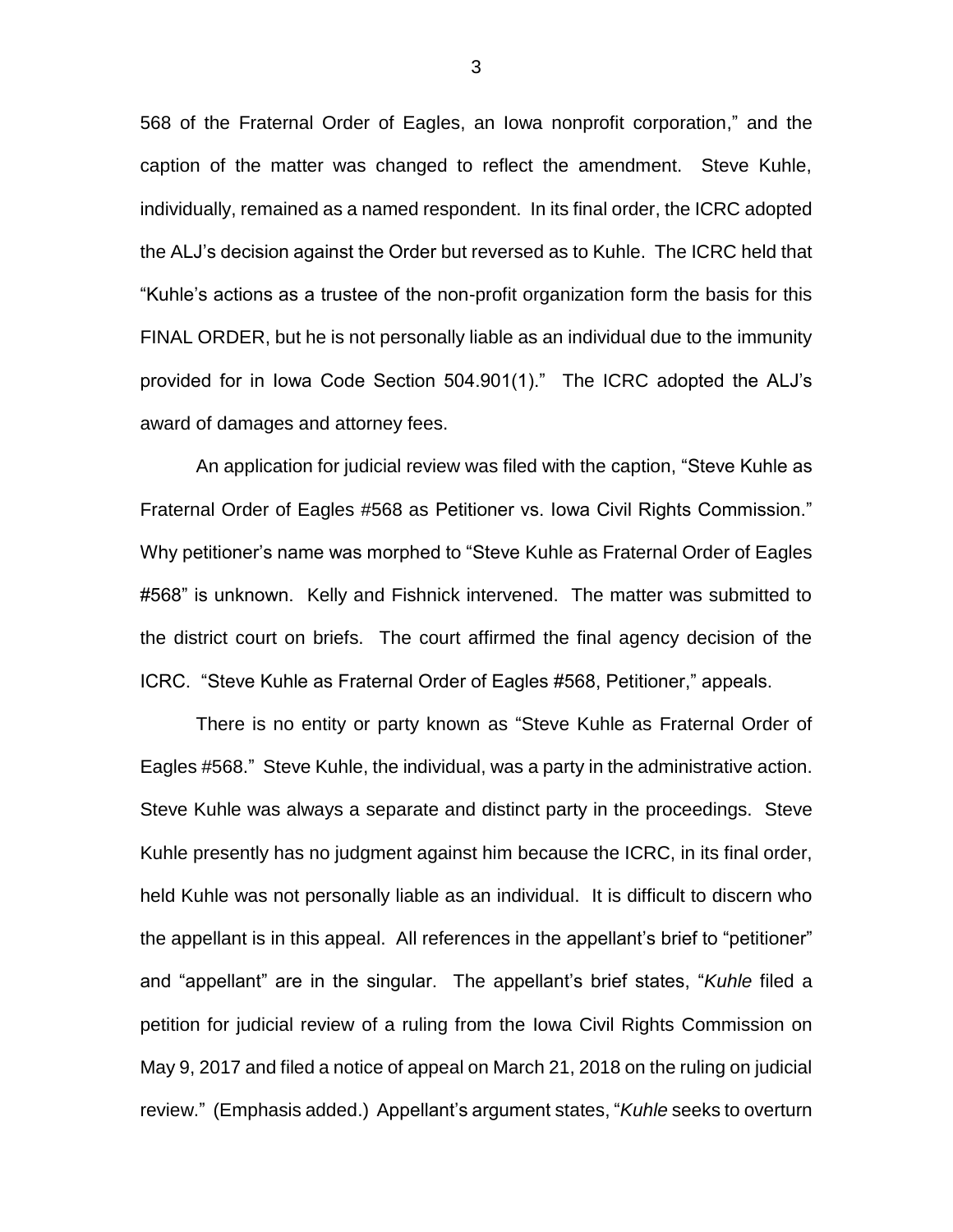the ruling of liability for his association with the Fraternal Order of Eagles as to the ruling of a violation by the Civil Rights Commission." (Emphasis added.) While scratching our heads on this issue, we nevertheless proceed forward.

In the first of two arguments, the appellant makes a constitutional-right-offreedom-of-association argument. No such argument was raised before the district court. It is well established that this court does not consider issues raised for the first time on appeal. *See Meier v. Senecaut*, 641 N.W.2d 532, 537 (Iowa 2002).

In the second argument, the appellant asserts Fishnick and Kelly were employees at will and "[a]s an employee at will, the employer may terminate employment for any reason." The appellant misstates the law. At-will employees may not be terminated for reasons that are legislatively prohibited or for a reason contrary to public policy. *See Rivera v. Woodward Resource Ctr.*, 865 N.W.2d 887, 893 (Iowa 2015); *Teachout v. Forest City Cmty. Sch. Dist*., 584 N.W.2d 296, 299 (Iowa 1998). The Iowa Legislature has set public policy through the Iowa Civil Rights Act (ICRA). The ICRA legislatively prohibits unlawful discrimination against an employee based on the employee's age. *See* Iowa Code § 216.6(1)(a) (2013). Discharge of an employee because of age is an exception to the employment-atwill doctrine. *See Boyle v. Alum-Line*, 710 N.W.2d 741, 749 (Iowa 2006).

#### Our review

of an agency decision is controlled by the provisions of Iowa Code section 17A.19(10) .... We will apply the standards of section 17A.19(10) to determine if we reach the same results as the district court. The district court may grant relief if the agency action has prejudiced the substantial rights of the petitioner and if the agency action meets one of the enumerated criteria contained in section 17A.19(10)(a) through (n).

4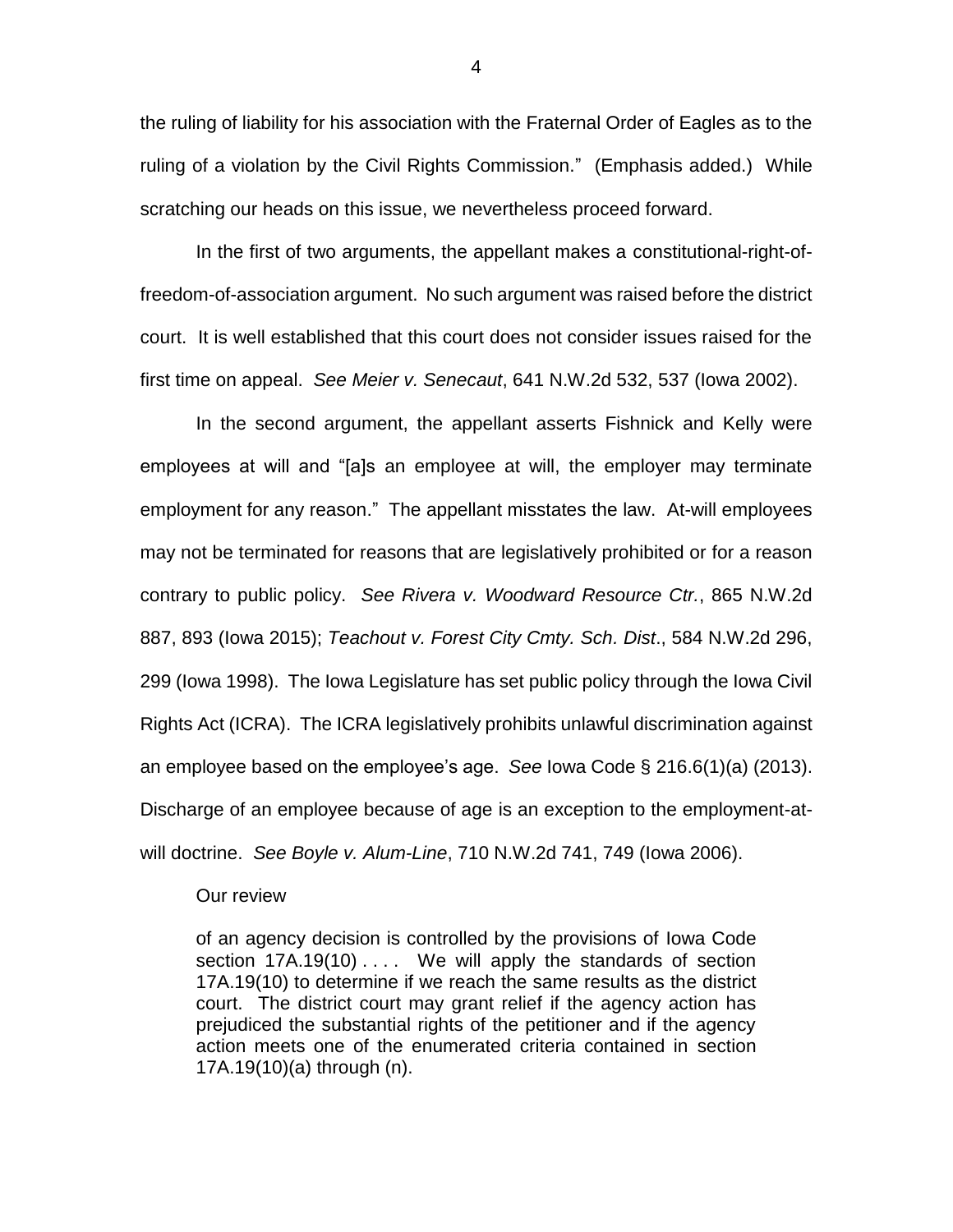*Renda v. Iowa Civil Rights Com'n*., 784 N.W.2d 8, 10 (Iowa 2010) (footnote and

internal citations omitted).

Regarding the at-will issue, the district court concluded,

Petitioner bears the burden of proof to establish that the agency's action was not supported by substantial evidence within the record. This burden was not met. Petitioner could not establish a legitimate, non-pretexual reason for terminating Fishnick and Kelly. There is substantial evidence in the record that Petitioner discriminated against Fishnick and Kelly because of their ages. The organization is not entitled to any sort of immunity. Petitioner was served with notice of this action from the beginning, and the correct party appeared at all levels of the proceeding. Nothing in the record indicates that the agency's application of law to the facts was irrational, illogical, or wholly unjustifiable.

Upon our review, we agree.

Intervenors-appellees Kelly and Fishnick request attorney fees. In its Final Order, the ICRC affirmed an award of \$25,077 to Kelly and Fishnick for attorney fees they incurred as of September 13, 2016. The district court affirmed the ICRC's order, although it made no specific mention of attorney fees. After appealing, Kelly and Fishnick applied to the district court for additional attorney fees in the total amount of \$32,574.75 for fees incurred through March 21, 2018 (the day they filed their notice of appeal). The application was not ruled on. Kelly and Fishnick filed an application for additional attorney fees in the supreme court requesting a total amount of \$35,987.25 through July 23, 2018, which includes the appellate work done by the attorneys. This amount is inclusive of all previously requested fees. An eight-page fee affidavit was attached detailing the services rendered by the attorneys from April 30, 2012, through July 23, 2018. The supreme court ordered that the application for attorney fees be submitted for consideration with this appeal.